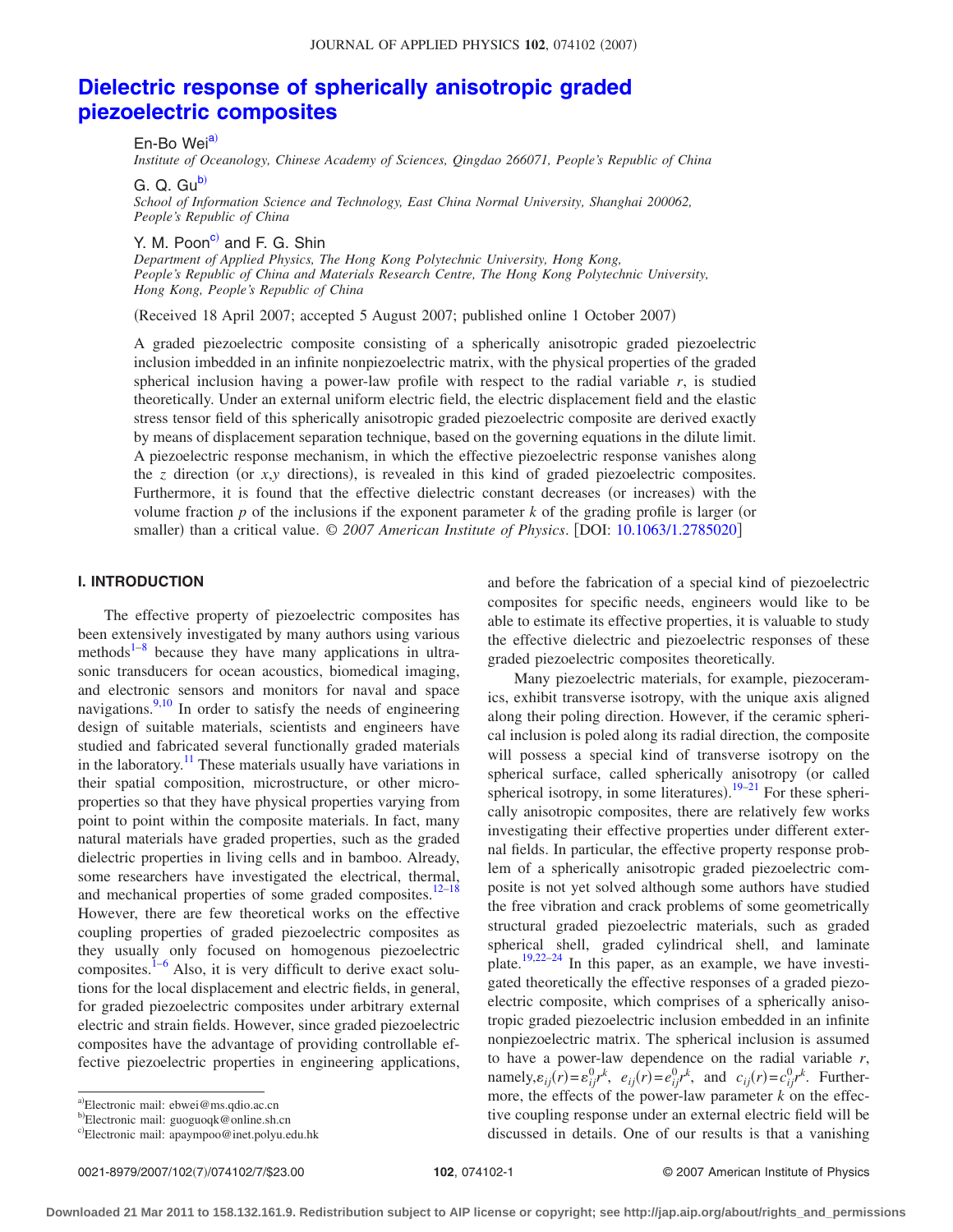effective piezoelectric response mechanism is revealed in this kind of spherically anisotropic graded piezoelectric composite.

In Sec. II, analytical solutions of the elastic displacement and electric potentials are derived exactly for a spherically anisotropic graded piezoelectric inclusion in an isotropic nonpiezoelectric matrix under an external uniform electric field along the *z* direction. In Sec. III, formulas for calculating the effective dielectric and piezoelectric responses are given in the dilute limit, and numerical results are given for discussing the effects of the power-law parameter *k* on the effective dielectric properties. In Sec. IV, a brief conclusion is given.

### **II. ANALYTICAL SOLUTIONS**

Consider an infinite isotropic nonpiezoelectric matrix containing a spherically anisotropic graded piezoelectric inclusion in spherical coordinates  $(\theta, \varphi, r)$ , with the origin of the coordinate system located at the center of the spherical inclusion. The constitutive equations in the graded inclusion region  $\Omega_i$  and the nonpiezoelectric host region  $\Omega_h$  are, respectively,

$$
\sigma_{ij}^i = c_{ijkl}^i \gamma_{kl}^j - e_{kij}^i E_k^i, \quad D_i^i = e_{ikl}^i \gamma_{kl}^j + \varepsilon_{ik}^i E_k^i, \quad \text{in } \Omega_i,\tag{1}
$$

$$
\sigma_{ij}^h = c_{ijkl}^h \gamma_{kl}^h, \quad D_i^h = \varepsilon_{ik}^h E_k^h, \quad \text{in } \Omega_h,
$$
 (2)

where the subscripts  $i, j, k, l = 1, 2, 3$  denote the  $\theta, \varphi, r$  directions, respectively, and the superscripts *i* and *h* denote quantities of the inclusion and the host regions, respectively. The quantities  $\sigma$ ,  $\gamma$ , *D*, and *E* are the stress, strain, electric displacement, and electric field, respectively, and  $c$ ,  $e$ , and  $\varepsilon$  are the elastic stiffness, piezoelectric coefficient, and dielectric constant, respectively. If there is no body forces and no free electric charges, the governing equations in the inclusion and host regions are  $\sigma_{ii,i}=0$  and  $D_{i,i}=0$ , and the boundary conditions at the two-phase interface are the continuity of elastic displacement, electric potential, normal traction, and electric displacement. In spherical coordinates, the governing equations are<sup>19</sup>

<span id="page-1-2"></span>
$$
\frac{\partial \sigma_{rr}}{\partial r} + \frac{1}{r} \frac{\partial \sigma_{r\theta}}{\partial \theta} + \frac{1}{r \sin \theta} \frac{\partial \sigma_{\varphi r}}{\partial \varphi} \n+ \frac{2\sigma_{rr} - \sigma_{\theta\theta} - \sigma_{\varphi\varphi} + \sigma_{r\theta} \cot \theta}{r} = 0,
$$

$$
\frac{\partial \sigma_{r\theta}}{\partial r} + \frac{1}{r} \frac{\partial \sigma_{\theta\theta}}{\partial \theta} + \frac{1}{r \sin \theta} \frac{\partial \sigma_{\theta\varphi}}{\partial \varphi} + \frac{(\sigma_{\theta\theta} - \sigma_{\varphi\varphi}) \cot \theta + 3\sigma_{r\theta}}{r}
$$
  
= 0,

$$
\frac{\partial \sigma_{\varphi r}}{\partial r} + \frac{1}{r} \frac{\partial \sigma_{\theta \varphi}}{\partial \theta} + \frac{1}{r \sin \theta} \frac{\partial \sigma_{\varphi \varphi}}{\partial \varphi} + \frac{2 \sigma_{\theta \varphi} \cot \theta + 3 \sigma_{\varphi r}}{r} = 0,
$$

$$
\frac{1}{r^2}\frac{\partial}{\partial r}(r^2D_r) + \frac{1}{r\sin\theta}\frac{\partial(D_\theta\sin\theta)}{\partial \theta} + \frac{1}{r\sin\theta}\frac{\partial D_\varphi}{\partial \varphi} = 0.
$$
 (3)

In general, for this spherically anisotropic graded piezoelectric material, the constitutive relations in the inclusion region in spherical coordinates are as follows:<sup>19</sup>

<span id="page-1-0"></span>
$$
\sigma_{\theta\theta} = c_{11}\gamma_{\theta\theta} + c_{12}\gamma_{\varphi\varphi} + c_{13}\gamma_{rr} - e_{31}E_r,
$$
\n
$$
\sigma_{\varphi\varphi} = c_{12}\gamma_{\theta\theta} + c_{11}\gamma_{\varphi\varphi} + c_{13}\gamma_{rr} - e_{31}E_r,
$$
\n
$$
\sigma_{rr} = c_{13}\gamma_{\theta\theta} + c_{13}\gamma_{\varphi\varphi} + c_{33}\gamma_{rr} - e_{33}E_r,
$$
\n
$$
\sigma_{\varphi r} = 2c_{44}\gamma_{\varphi r} - e_{15}E_{\varphi}, \quad \sigma_{r\theta} = 2c_{44}\gamma_{r\theta} - e_{15}E_{\theta},
$$
\n
$$
\sigma_{\theta\varphi} = (c_{11} - c_{12})\gamma_{\varphi\theta}, \quad D_{\theta} = 2e_{15}\gamma_{r\theta} + \varepsilon_{11}E_{\theta},
$$
\n
$$
D_{\varphi} = 2e_{15}\gamma_{\varphi r} + \varepsilon_{11}E_{\varphi},
$$
\n
$$
D_{r} = e_{31}\gamma_{\theta\theta} + e_{31}\gamma_{\varphi\varphi} + e_{33}\gamma_{rr} + \varepsilon_{33}E_{r},
$$
\n(4)

where we have omitted the superscript  $i$  (inclusion) from above equations for convenience. The subscripts  $i, j$  in the coefficients  $c_{ij}$  and  $e_{ij}$  in Eq. ([4](#page-1-0)) are the replacement indices according to Nye's rule.<sup>19</sup> Because the matrix is an isotropic elastic and dielectric material, the constitutive relations of host region can be obtained from Eq.  $(4)$  $(4)$  $(4)$  by omitting the piezoelectric coefficients  $e_{ij}$  and letting  $c_{ijkl} = \lambda \delta_{ij} \delta_{kl}$  $+\mu(\delta_{ik}\delta_{jl}+\delta_{il}\delta_{jk})$  and  $\varepsilon_{11}=\varepsilon_{22}=\varepsilon_{33}$ , where  $\lambda$  and  $\mu$  are the Lame constants and  $\delta_{ij}$  is the Kronecker delta. The strain tensor  $\gamma$  can be expressed in terms of the elastic displacements  $u_r$ ,  $u_\theta$ , and  $u_\varphi$ , <sup>[19](#page-6-8)</sup>

$$
\gamma_{rr} = \partial u_r / \partial r, \quad \gamma_{\theta\theta} = r^{-1} (\partial u_{\theta} / \partial \theta + u_r),
$$
  
\n
$$
\gamma_{\varphi\varphi} = r^{-1} (u_r + u_{\theta} \cot \theta + \sin \theta^{-1} \partial u_{\varphi} / \partial \varphi),
$$
  
\n
$$
\gamma_{r\theta} = (r^{-1} \partial u_r / \partial \theta + \partial u_{\theta} / \partial r - r^{-1} u_{\theta}) / 2,
$$
  
\n
$$
\gamma_{\theta\varphi} = r^{-1} (\sin \theta^{-1} \partial u_{\theta} / \partial \varphi + \partial u_{\varphi} / \partial \theta - u_{\varphi} \cot \theta) / 2,
$$
  
\n
$$
\gamma_{\varphi r} = (\partial u_{\varphi} / \partial r - r^{-1} u_{\varphi} + r^{-1} \sin \theta^{-1} \partial u_r / \partial \varphi) / 2.
$$
 (5)

In the following, the analytical solutions of the elastic displacement  $u$  and the electric potential  $\Phi$  in this graded piezoelectric composite under an external uniform electric field  $E_0$  along the  $\hat{z}$  directions (or  $\hat{x}$  direction) will be derived by displacement separation method. We assume that the physical properties of a spherically anisotropic graded piezoelectric inclusion with radius *a* obey the same power law along the radial direction:  $\varepsilon_{ij} = \varepsilon_{ij}^0 r^k$ ,  $e_{ij} = e_{ij}^0 r^k$ , and  $c_{ij} = c_{ij}^0 r^k$ . Here  $\varepsilon_{ij}^0$ ,  $e_{ij}^0$ , and  $c_{ij}^0$  are constants. In order to solve the governing equations  $\sigma_{ii,j}=0$  and  $D_{i,i}=0$  in the inclusion region, we introduce three unknown functions  $\psi(\theta, \varphi, r)$ ,  $G(\theta, \varphi, r)$ , and  $W(\theta, \varphi, r)$  for the displacement components,<sup>20,[22](#page-6-10)[,25](#page-6-13)</sup>

<span id="page-1-1"></span>
$$
u_{\theta} = -\frac{1}{\sin \theta} \frac{\partial \psi}{\partial \varphi} - \frac{\partial G}{\partial \theta}, \quad u_{\varphi} = \frac{\partial \psi}{\partial \theta} - \frac{1}{\sin \theta} \frac{\partial G}{\partial \varphi}, \quad u_{r} = W.
$$
\n(6)

Substituting Eq.  $(6)$  $(6)$  $(6)$  into Eq.  $(4)$  $(4)$  $(4)$ , it is easy to get four partial differential equations governing  $, \varphi, r)$ ,  $G(\theta, \varphi, r)$ ,

**Downloaded 21 Mar 2011 to 158.132.161.9. Redistribution subject to AIP license or copyright; see http://jap.aip.org/about/rights\_and\_permissions**

 $\sim$   $\sim$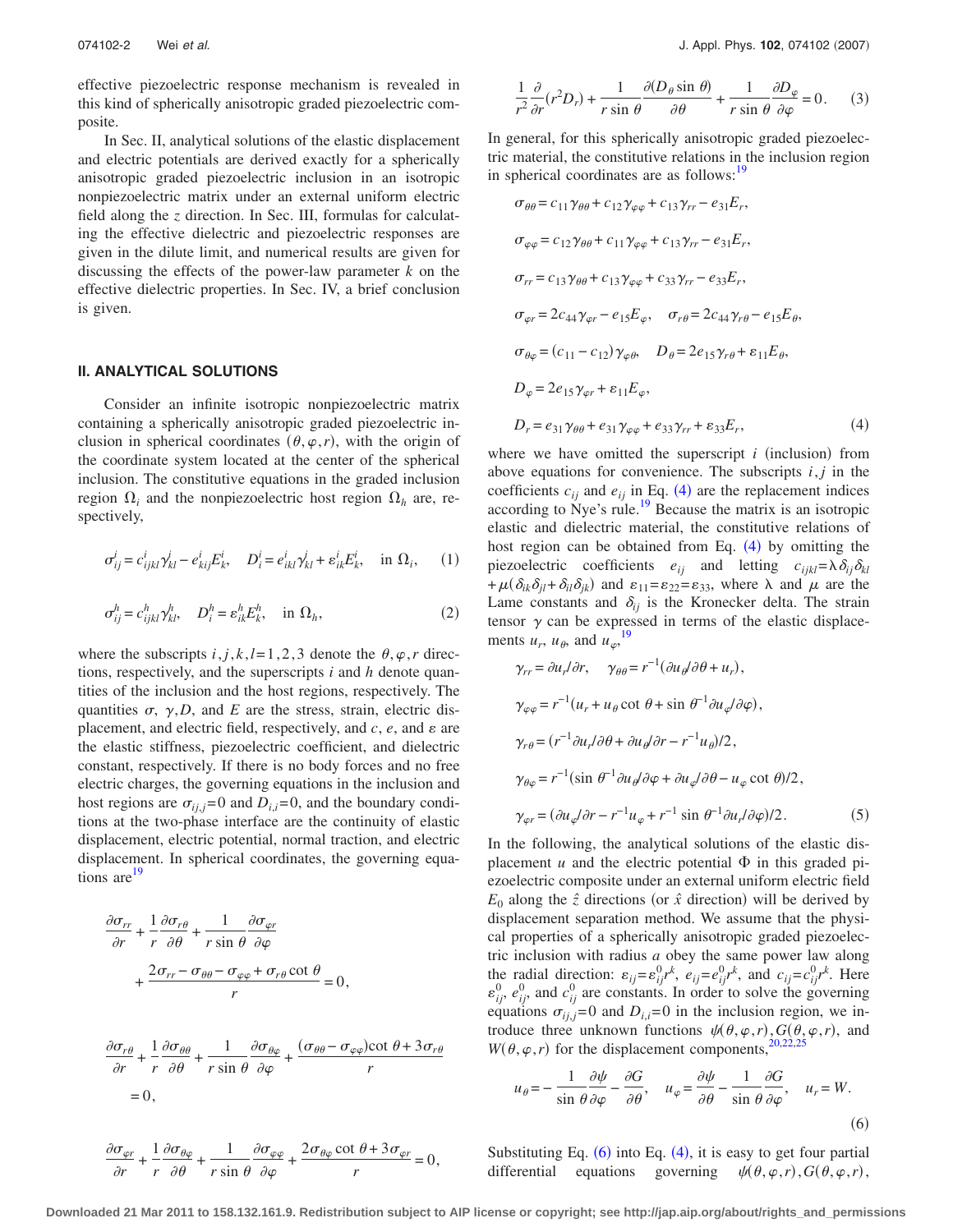$W(\theta, \varphi, r)$ , and hence the electric potential unknown function  $\Phi(\theta, \varphi, r)$ . Furthermore, we assume that general solutions of these four unknown functions  $\psi$ , *G*, *W*, and  $\Phi$  take the following forms:

<span id="page-2-0"></span>
$$
\psi = \sum_{n=1}^{\infty} \psi_n(r) Y_n^m(\theta, \varphi), \quad G = \sum_{n=1}^{\infty} G_n(r) Y_n^m(\theta, \varphi),
$$
  

$$
W = \sum_{n=1}^{\infty} W_n(r) Y_n^m(\theta, \varphi), \quad \Phi = \frac{e_{33}^0}{e_{33}} \sum_{n=1}^{\infty} \Phi_n(r) Y_n^m(\theta, \varphi), \quad (7)
$$

where  $Y_n^m(\theta, \varphi)$  are the spherical harmonics and  $\psi_n(r)$ ,  $G_n(r)$ ,  $W_n(r)$ , and  $\Phi_n(r)$  are unknown functions. Substituting Eqs.  $(7)$  $(7)$  $(7)$  and  $(6)$  $(6)$  $(6)$  into Eq.  $(3)$  $(3)$  $(3)$ , we get a set of linear differential equations for the unknown functions  $\psi_n(r)$ ,  $G_n(r)$ ,  $W_n(r)$ , and  $\Phi_n(r)$ ,

<span id="page-2-2"></span>
$$
-f_1 W_n - f_2 r \frac{\partial W_n}{\partial r} - r^2 \frac{\partial^2 W_n}{\partial r^2} + f_3 r \frac{\partial \Phi_n}{\partial r} + r^2 \frac{\partial^2 \Phi_n}{\partial r^2} - f_4 \Phi_n
$$
  

$$
-f_5 \frac{r \partial G_n}{\partial r} - f_6 G_n = 0,
$$
  

$$
-f_7 \psi_n + f_3 r \frac{\partial \psi_n}{\partial r} + r^2 \frac{\partial^2 \psi_n}{\partial r^2} = 0,
$$
  

$$
-f_8 G_n + f_3 r \frac{\partial G_n}{\partial r} + r^2 \frac{\partial^2 G_n}{\partial r^2} - f_9 r \frac{\partial W_n}{\partial r} - f_{10} W_n - f_{11} r \frac{\partial \Phi_n}{\partial r}
$$
  

$$
-f_{12} \Phi_n = 0,
$$
  

$$
f_{13} r \frac{\partial \Phi_n}{\partial r} + f_{14} r^2 \frac{\partial^2 \Phi_n}{\partial r^2} - f_{15} \Phi_n + f_{16} W_n + f_3 r \frac{\partial W_n}{\partial r}
$$

 $+r^2 \frac{\partial^2 W_n}{\partial r^2} + f_{17} G_n + f_{18} r \frac{\partial G_n}{\partial r} = 0,$  (8)

where

$$
f_1 = [2(k+1)e_{31}^0 - n(n+1)e_{15}^0]/e_{33}^0,
$$
  
\n
$$
f_2 = (k+2) + 2e_{31}^0/e_{33}^0,
$$
  
\n
$$
f_3 = (k+2), \quad f_4 = n(n+1)\frac{\varepsilon_{11}^0}{\varepsilon_{33}^0},
$$
  
\n
$$
f_5 = n(n+1)(e_{31}^0 + e_{15}^0)/e_{33}^0,
$$
  
\n
$$
f_6 = n(n+1)[(k+1)e_{31}^0 - e_{15}^0]/e_{33}^0,
$$
  
\n
$$
f_7 = \left[k+2+\frac{1}{2}(c_{11}^0/c_{44}^0 - c_{12}^0/c_{44}^0)(n^2 + n - 2)\right],
$$
  
\n
$$
f_8 = [n(n+1)c_{11}^0/c_{44}^0 + k + 2 - c_{11}^0/c_{44}^0 + c_{12}^0/c_{44}^0],
$$
  
\n
$$
f_9 = (c_{13}^0/c_{44}^0 + 1),
$$
  
\n
$$
f_{10} = (k+2+c_{12}^0/c_{44}^0 + c_{11}^0/c_{44}^0),
$$

$$
f_{11} = (1 + e_{31}^{0}/e_{15}^{0}) \frac{e_{33}^{0}e_{15}^{0}}{e_{33}^{0}e_{44}^{0}}, \quad f_{12} = (k + 2) \frac{e_{33}^{0}e_{15}^{0}}{e_{33}^{0}e_{44}^{0}},
$$
  
\n
$$
f_{13} = (2 + k - 2e_{31}^{0}/e_{33}^{0}) \frac{e_{33}^{0}e_{33}^{0}}{e_{33}^{0}e_{33}^{0}},
$$
  
\n
$$
f_{14} = \frac{e_{33}^{0}e_{33}^{0}}{e_{33}^{0}e_{33}^{0}}, \quad f_{15} = n(n + 1) \frac{e_{33}^{0}e_{15}^{0}}{e_{33}^{0}e_{33}^{0}},
$$
  
\n
$$
f_{16} = [2(c_{13}^{0} + kc_{13}^{0} - c_{11}^{0} - c_{12}^{0}) - n(n + 1)c_{44}^{0}] / c_{33}^{0},
$$
  
\n
$$
f_{17} = n(n + 1)(kc_{13}^{0} + c_{13}^{0} - c_{11}^{0} - c_{12}^{0} - c_{44}^{0}) / c_{33}^{0},
$$
  
\n
$$
f_{18} = n(n + 1)(c_{44}^{0} + c_{13}^{0}) / c_{33}^{0}.
$$

Now, we assume that the unknown functions  $\psi_n(r)$ ,  $G_n(r)$ ,  $W_n(r)$ , and  $\Phi_n(r)$  can be expressed in the following forms:

<span id="page-2-1"></span>
$$
G_n(r) = A_n r^{\nu_n(k)}, \quad W_n(r) = B_n r^{\nu_n(k)},
$$
  

$$
\Phi_n(r) = C_n r^{\nu_n(k)}, \quad \psi_n(r) = D_n r^{\lambda_n(k)},
$$
 (9)

where  $A_n$ ,  $B_n$ ,  $C_n$ ,  $D_n$ , and  $\nu_n(k)$  are undetermined constants. Substituting Eq.  $(9)$  $(9)$  $(9)$  into Eq.  $(8)$  $(8)$  $(8)$ , we obtained a set of linear equations,

<span id="page-2-3"></span>
$$
F_{ij}X_j = 0\tag{10}
$$

where  $X_j = (A_n, B_n, C_n)^T$ ,  $F_{11} = -f_5 v_n - f_6$ ,  $F_{12} = -f_2 v_n - f_1$  $-v_n(v_n-1)$ ,  $F_{13}=f_3v_n-f_4+v_n(v_n-1)$ ,  $F_{21}=f_3v_n-f_8+v_n(v_n)$  $(-1)$ ,  $F_{22}=-f_9\nu_n-f_{10}$ ,  $F_{23}=-f_{11}\nu_n-f_{12}$ ,  $F_{31}=f_{18}\nu_n+f_{17}$ ,  $F_{32}$  $=f_3 \nu_n + f_{16} + \nu_n(\nu_n - 1)$ , and  $F_{33} = f_{13} \nu_n - f_{15} + f_{14} \nu_n(\nu_n - 1)$ .

For Eq. ([10](#page-2-3)) to have nonzero solutions, the eigenvalues  $\nu_n(k)$  should be determined from the eigenequation  $|F_{ij}|=0$ . Also, for a stable graded material, the eigenvalues  $v_n(k)$ should have non-negative real part solutions. This means that valid solutions of  $\nu_n(k)$  inside the spherical inclusion, denoted as  $\nu_{ni}(k)$ , must have  $\text{Re}(\nu_{ni}) \ge 0$   $(i=1,2,3)$ . The following relations between  $A_n$ ,  $B_n$ , and  $C_n$  are obtained from Eq.  $(10)$  $(10)$  $(10)$ :

$$
B_{ni} = K_{ni}^1 A_{ni}, \quad C_{ni} = K_{ni}^2 A_{ni} \quad (i = 1, 2, 3), \tag{11}
$$

where the matrices  $K_{ni}^1$  and  $K_{ni}^2$  are obtained from Eq. ([10](#page-2-3)). It is noted that eigenvalue  $\lambda_n$  can be determined from the equation  $[-f_7 + f_3 \lambda_n + \lambda_n(\lambda_n - 1)]D_n = 0$  for nonzero  $D_n$ . However, with the boundary conditions, we can demonstrate that the eigenvalue  $\lambda_n$  and the coefficient  $D_n$  should have no effects on the stress and the electric fields in the composite under an external field, i.e., the coefficients  $D_n$  should be zero. Thus, the unknown functions  $G_n(r)$ ,  $W_n(r)$ , and  $\Phi_n(r)$  can be rewritten in the following forms with the unknown coefficients  $A_{ni}$  (*i*=1,2,3):

$$
G_n(r) = \sum_{i=1}^3 A_{ni} r^{\nu_{ni}(k)}, \quad W_n(r) = \sum_{i=1}^3 K_{ni}^1 A_{ni} r^{\nu_{ni}(k)},
$$
  

$$
\Phi_n(r) = \sum_{i=1}^3 K_{ni}^2 A_{ni} r^{\nu_{ni}(k)}, \quad \psi_n(r) = D_n r^{\lambda_{n1}(k)}.
$$

**Downloaded 21 Mar 2011 to 158.132.161.9. Redistribution subject to AIP license or copyright; see http://jap.aip.org/about/rights\_and\_permissions**

 $(8)$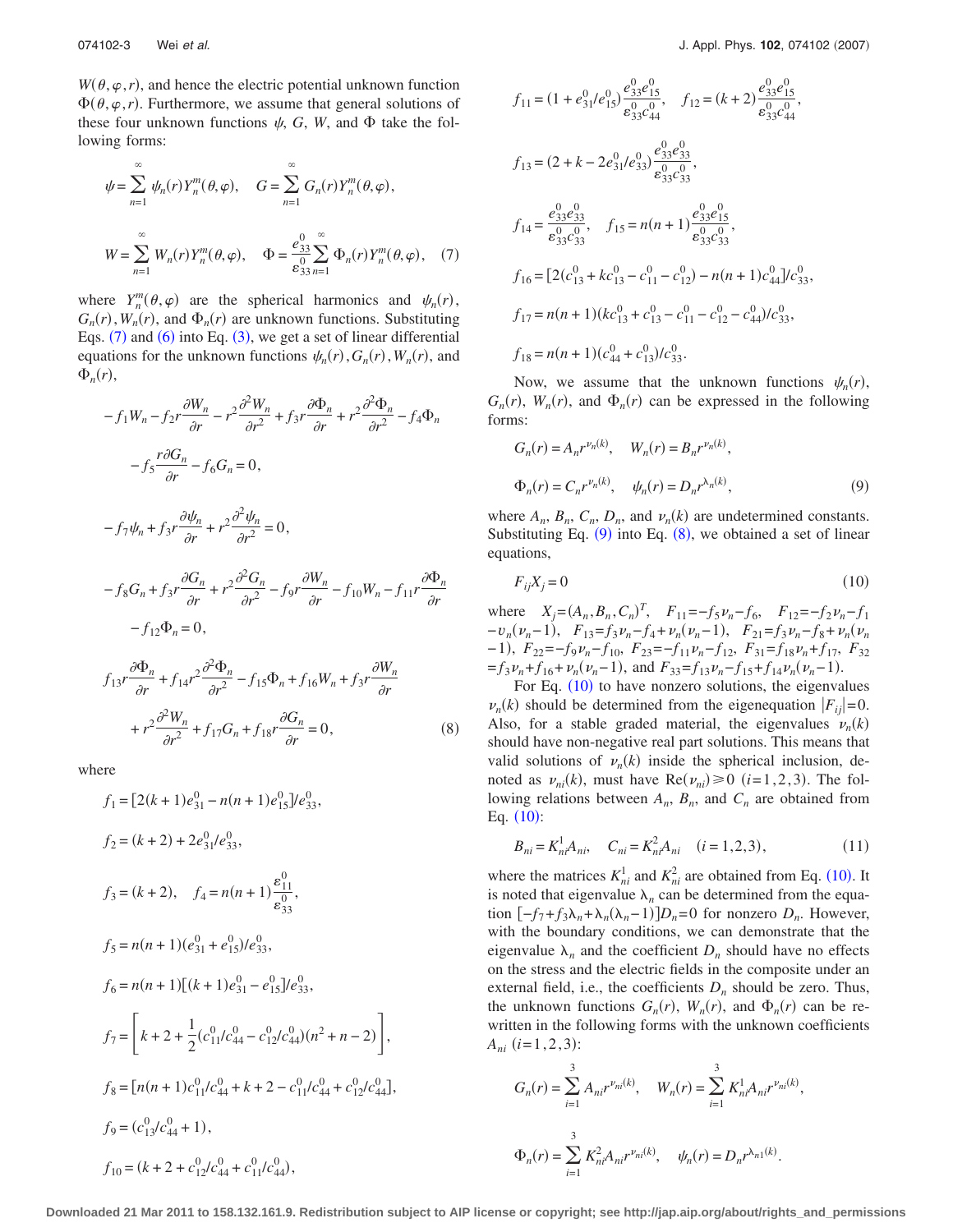If an external electric field  $E_0$  is applied along the  $\hat{z}$ direction, the solution should be independent of the variable  $\varphi$  because of the axial symmetry of the spherical inclusion. In the inclusion region, the displacement and the electric potentials can be expressed in terms of the Legendre polynomials  $P_n(\cos \theta)$  as follows:

$$
\Phi = \frac{e_{33}^0}{e_{33}^0} \sum_{n=1}^{\infty} \sum_{i=1}^3 K_{ni}^2 A_{ni} r^{v_{ni}(k)} P_n(\cos \theta),
$$
  
\n
$$
u_{\theta} = -\sum_{n=1}^{\infty} \sum_{i=1}^3 A_{ni} r^{v_{ni}(k)} \frac{\partial}{\partial \theta} P_n(\cos \theta),
$$
  
\n
$$
u_{\varphi} = \sum_{n=1}^{\infty} D_n r^{\lambda_{n1}(k)} \frac{\partial}{\partial \theta} P_n(\cos \theta),
$$
  
\n
$$
u_r = \sum_{n=1}^{\infty} \sum_{i=1}^3 K_{ni}^1 A_{ni} r^{v_{ni}(k)} P_n(\cos \theta).
$$
 (12)

In the host region, because the matrix is a pure elastic and dielectric isotropic material, the nonzero elastic displacement  $u^h$  and the electric potential  $\Phi^h$  under an external electric field along  $\hat{z}$  direction can be found by using Goodier's results,<sup>26</sup>

$$
u_r^h = [-2H_1/r^3 + (\alpha_{-1} - 2)H_2/r]\cos \theta,
$$
  

$$
u_\theta^h = -(H_1/r^3 + H_2/r)\sin \theta,
$$
  

$$
\Phi^h = (-E_0r + H_3/r^2)\cos \theta,
$$
 (13)

where  $\alpha_{-1} = (10 - 12v)/(3 - 4v)$ ,  $v = \lambda^h/2(\mu^h + \lambda^h)$ .  $\lambda^h$  and  $\mu^h$ are Lame constants of the host material. The unknown coefficients  $H_i$  ( $i=1,2,3$ ) can be determined by the boundary conditions. Now, we apply the boundary conditions at the two-phase interface to solve for the unknown coefficients *Ani* and  $H_i$  ( $i=1,2,3$ ). The continuity boundary conditions for a spherical inclusion with radius *a* are as follows:

$$
u_r^i(r) = u_r^h(r)|_{r=a}, \t u_\theta^i(r) = u_\theta^h(r)|_{r=a},
$$
  

$$
u_\phi^i(r) = u_\phi^h(r)|_{r=a}, \t \sigma_{rr}^i(r) = \sigma_{rr}^h(r)|_{r=a},
$$
  

$$
\sigma_{r\theta}^i(r) = \sigma_{r\theta}^h(r)|_{r=a}, \t \sigma_{r\phi}^i(r) = \sigma_{r\phi}^h(r)|_{r=a},
$$
  

$$
\Phi^i(r) = \Phi^h(r)|_{r=a}, \t D_r^i(r) = D_r^h(r)|_{r=a}.
$$

Here, note that the two boundary conditions about the  $\varphi$ direction  $u^i_\varphi(r) = u^h_\varphi(r)|_{r=a}$  and  $\sigma^i_{r\varphi}(r) = \sigma^h_{r\varphi}(r)|_{r=a}$  are satisfied automatically. A set of closed-form equations for the determination of the six unknown coefficients  $A_{ni}$  and  $H_i$  *i*  $= 1, 2, 3$  can be found,

<span id="page-3-0"></span>
$$
\sum_{i=1}^{3} K_{1i}^{1} a^{\nu_{1i}(k)} A_{1i} + 2a^{-3} H_1 + (2 - \alpha_{-1}) H_2 / a = 0,
$$
  

$$
\sum_{i=1}^{3} a^{\nu_{1i}(k)} A_{1i} + a^{-3} H_1 + a^{-1} H_2 = 0,
$$

$$
\sum_{i=1}^{3} \frac{e_{33}^{0}}{e_{33}^{0}} K_{1i}^{2} a^{\nu_{1i}(k)} A_{1i} - a^{-2} H_{3} = -E_{0} a,
$$
  
\n
$$
\sum_{i=1}^{3} m_{1i} a^{\nu_{1i}(k)} A_{1i} - h_{0} a^{-k-1} H_{2} - 12 \mu^{h} a^{-k-3} H_{1} = 0,
$$
  
\n
$$
\sum_{i=1}^{3} m_{2i} a^{\nu_{1i}(k)} A_{1i} + 6 \mu^{h} a^{-k-3} H_{1} + h_{1} a^{-k-1} H_{2} = 0,
$$
  
\n
$$
\sum_{i=1}^{3} m_{3i} a^{\nu_{1i}(k)} A_{1i} - 2 \varepsilon^{h} a^{-k-2} H_{3} = a \varepsilon^{h} E_{0},
$$
  
\n(14)

where

$$
m_{1i} = \left[ \left( c_{33}^0 K_{1i}^1 + e_{33}^0 \frac{e_{33}^0}{e_{33}^0} K_{1i}^2 \right) \nu_{1i} + 2c_{13}^0 (1 + K_{1i}^1) \right],
$$
  
\n
$$
m_{2i} = \left( c_{44}^0 K_{1i}^1 + c_{44}^0 + e_{15}^0 \frac{e_{33}^0}{e_{33}^0} K_{1i}^2 - c_{44}^0 \nu_{1i} \right),
$$
  
\n
$$
m_{3i} = \left[ 2e_{31}^0 (1 + K_{1i}^1) + e_{33}^0 (K_{1i}^1 - K_{1i}^2) \nu_{1i} \right],
$$
  
\n
$$
h_0 = 2\mu^h \left( \frac{2 - 8\nu^h}{1 - 2\nu^h} + \frac{-1 + 3\nu^h}{1 - 2\nu^h} \alpha_{-1} \right),
$$
  
\n
$$
h_1 = \mu^h (4 - \alpha_{-1}).
$$

Once the unknown coefficients  $A_{1i}$  and  $H_i$  are obtained from Eq.  $(14)$  $(14)$  $(14)$ , the elastic displacement and the electric potentials in the spherical inclusion region and the host region can be determined electric field. For example, in the inclusion region, we have

$$
\Phi = \frac{e_{33}^0}{e_{33}^0} \sum_{i=1}^3 K_{1i}^2 A_{1i} r^{\nu_{1i}(k)} \cos \theta, \quad u_{\theta} = \sum_{i=1}^3 A_{1i} r^{\nu_{1i}(k)} \sin \theta,
$$
  

$$
u_{\varphi} = 0, \quad u_r = \sum_{i=1}^3 K_{1i}^1 A_{1i} r^{\nu_{1i}(k)} \cos \theta.
$$
 (15)

#### **III. EFFECTIVE RESPONSE**

The strain tensor field and the electric field in the inclusion region can be derived by means of the solutions of the elastic displacement and the electric potentials obtained in Sec. II, for an external electric field along the *zˆ* direction. The effective dielectric and piezoelectric responses  $\varepsilon^e$  and  $e^e$ can be estimated by using the effective constitutive relations, defined by  $\overline{\sigma}_{ij} = c_{ijkl}^e \overline{\gamma}_{kl} - e_{kij}^e \overline{E}_k$  and  $\overline{D}_i = e_{ikl}^e \overline{\gamma}_{kl} + e_{ik}^e \overline{E}_k$ , where  $\overline{A} = (1/V) \int_{\Omega_f + \Omega_f} A dV$  and *V* is the total volume occupied by the inclusion  $\Omega_i$  and the host  $\Omega_h$  regions,

<span id="page-3-1"></span>
$$
\frac{1}{V} \int_{\Omega_i} \left[ (c_{ijkl}^i - c_{ijkl}^h) \gamma_{kl} - (e_{kij}^i - e_{kij}^h) E_k \right] dV
$$

$$
= \overline{\sigma}_{ij} - c_{ijkl}^h \overline{\gamma}_{kl} + e_{kij}^h \overline{E}_k,
$$
(16)

**Downloaded 21 Mar 2011 to 158.132.161.9. Redistribution subject to AIP license or copyright; see http://jap.aip.org/about/rights\_and\_permissions**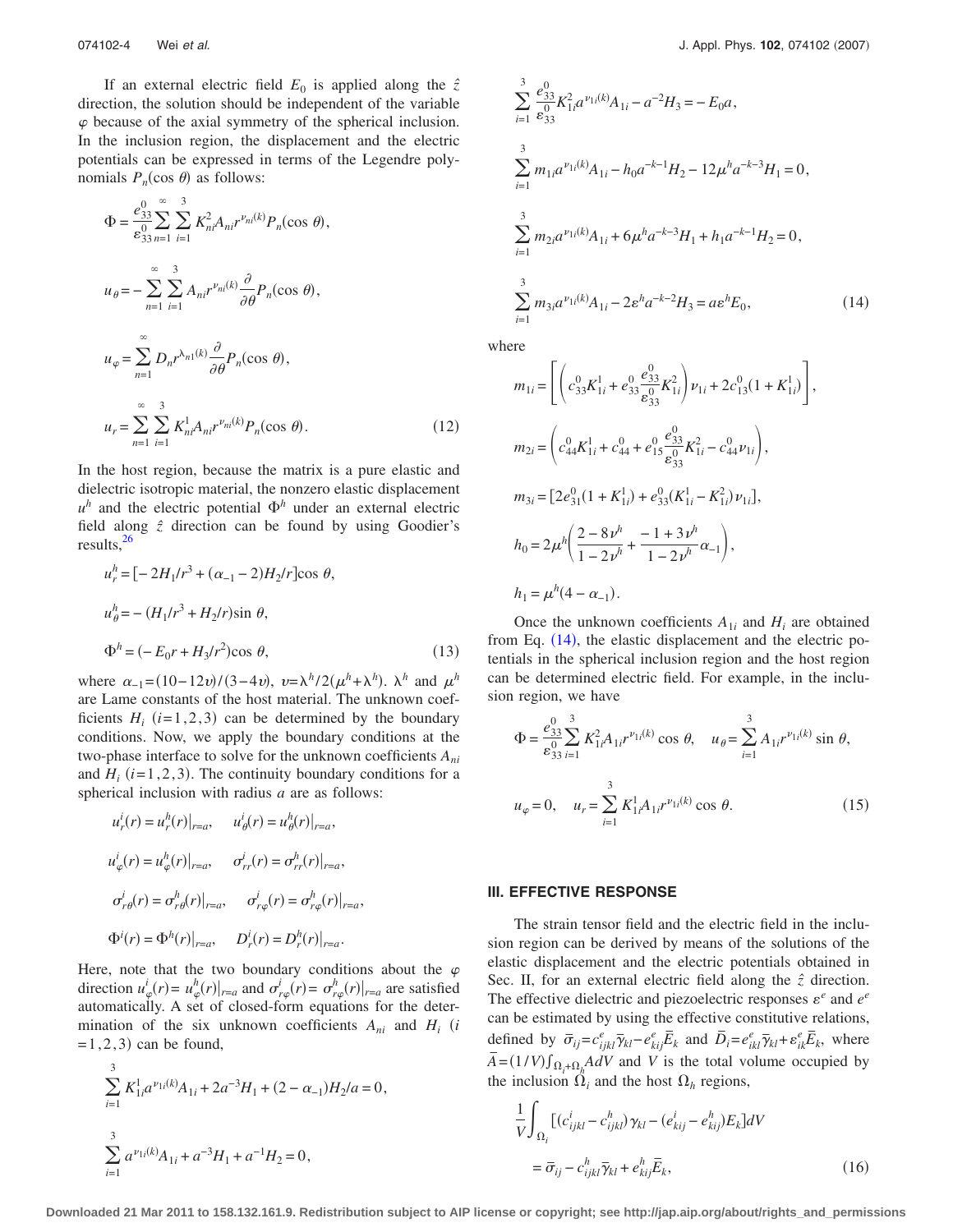<span id="page-4-0"></span>
$$
\frac{1}{V} \int_{\Omega_i} \left[ (e_{ikl}^i - e_{ikl}^h) \gamma_{kl} + (e_{ik}^i - e_{ik}^h) E_k \right] dV
$$
  
=  $\overline{D}_i - e_{ikl}^h \overline{\gamma}_{kl} - e_{ik}^h \overline{E}_k.$  (17)

Furthermore, we have obtained the following formulas by substituting the effective constitutive relations into Eqs.  $(16)$  $(16)$  $(16)$ and  $(17)$  $(17)$  $(17)$ :

$$
e_{ikl}^e \overline{\gamma}_{kl} + \varepsilon_{ik}^e \overline{E}_k = \varepsilon_{ik}^h \overline{E}_k + \frac{1}{V} \int_{\Omega_i} \left[ e_{ikl}^i \gamma_{kl} + (\varepsilon_{ik}^i - \varepsilon_{ik}^h) E_k \right] dV, \quad (18)
$$
  

$$
c_{ijkl}^e \overline{\gamma}_{kl} - e_{kij}^e \overline{E}_k = c_{ijkl}^h \overline{\gamma}_{kl} + \frac{1}{V} \int_{\Omega_i} \left[ \left( c_{ijkl}^i - c_{ijkl}^h \right) \gamma_{kl} - e_{kij}^i E_k \right] dV.
$$

$$
c_{ijkl}^e \overline{\gamma}_{kl} - e_{kij}^e \overline{E}_k = c_{ijkl}^h \overline{\gamma}_{kl} + \frac{1}{V} \int_{\Omega_i} \left[ (c_{ijkl}^i - c_{ijkl}^h) \gamma_{kl} - e_{kij}^i E_k \right] dV.
$$
\n(19)

Because the external electric field  $E_0$  is applied to the graded piezoelectric composite along *z* direction and the applied external strain tensor  $\gamma_{kl}^0$  is zero, the effective dielectric response  $\varepsilon_{zz}^e$  and piezoelectric responses  $e_{zij}^e$  can be estimated in the dilute limit as follows:

<span id="page-4-2"></span><span id="page-4-1"></span>
$$
\varepsilon_{zz}^{e} = \varepsilon_{zz}^{h} + \frac{1}{VE_{0}} \int_{\Omega_{i}} \left[ e_{zkl}^{i} \gamma_{kl} + (\varepsilon_{zk}^{i} - \varepsilon_{zk}^{h}) E_{k} \right] dV, \qquad (20)
$$
  

$$
e_{zij}^{e} = -\frac{1}{VE_{0}} \int_{\Omega_{i}} \left[ (c_{ijkl}^{i} - c_{ijkl}^{h}) \gamma_{kl} - e_{kij}^{i} E_{k} \right] dV \quad (i, j = x, y, z), \qquad (21)
$$

Here, note that the quantities in Eqs.  $(20)$  $(20)$  $(20)$  and  $(21)$  $(21)$  $(21)$  are represented in Cartesian coordinates. Using transformations from spherical coordinates  $(u_{\theta}, u_{\varphi}, u_r)$  to Cartesian coordinates  $(u_x, u_y, u_z)$  (for example, the *z*-component transformation formula is  $u_z = u_r \cos \theta - u_\theta \sin \theta$ , in the inclusion region, we have

<span id="page-4-3"></span>
$$
e_{zkl}\gamma_{kl} + \varepsilon_{zk}E_k = D_z = D_r \cos \theta - D_\theta \sin \theta
$$
  
\n
$$
= \cos^2 \theta \sum_{i=1}^3 [e_{33}^0(K_{1i}^1 - K_{1i}^2)\nu_{1i} + 2e_{31}^0(K_{1i}^1 + 1)]A_{1i}r^{\nu_{1i}(k)-1+k}
$$
  
\n
$$
- \sin^2 \theta \sum_{i=1}^3 \left[ e_{11}^0 \frac{e_{33}^0}{e_{33}^0} K_{1i}^2 + e_{15}^0(\nu_{1i} - 1 - K_{1i}^1) \right]
$$
  
\n
$$
\times A_{1i}r^{\nu_{1i}(k)-1+k},
$$
 (22)

<span id="page-4-4"></span>
$$
\varepsilon_{zk}^{h} E_{k} = D_{r}^{hi} \cos \theta - D_{\theta}^{hi} \sin \theta
$$
\n
$$
= -\varepsilon^{h} \frac{e_{33}^{0}}{\varepsilon_{33}^{0}} \sum_{i=1}^{3} K_{1i}^{2} \nu_{1i} A_{1i} r^{\nu_{1i}(k)-1} \cos^{2} \theta
$$
\n
$$
- \varepsilon^{h} \frac{e_{33}^{0}}{\varepsilon_{33}^{0}} \sum_{i=1}^{3} K_{1i}^{2} A_{1i} r^{\nu_{1i}(k)-1} \sin^{2} \theta,
$$
\n(23)

where the superscript *hi* denotes that the physical properties are those of the host region, while the electric field and the strain tensor field are those of the inclusion region. Substituting Eqs.  $(22)$  $(22)$  $(22)$  and  $(23)$  $(23)$  $(23)$  into Eq.  $(20)$  $(20)$  $(20)$ , we obtained the effective dielectric response of graded piezoelectric composites in the dilute limit,

<span id="page-4-5"></span>
$$
\varepsilon_{zz}^{e} = \varepsilon_{zz}^{h} + \frac{1}{VE_{0}} \int_{\Omega_{i}} \left[ (e_{zkl}\gamma_{kl} + \varepsilon_{zk}E_{k}) - \varepsilon_{zk}^{h}E_{k} \right] dV
$$
\n
$$
= \varepsilon^{h} + pE_{0}^{-1} \sum_{i=1}^{3} \left[ e_{33}^{0}(K_{1i}^{1} - K_{1i}^{2})\nu_{1i} + 2e_{31}^{0}(K_{1i}^{1} + 1) \right] A_{1i}
$$
\n
$$
\times \frac{a^{\nu_{1i}+k-1}}{\nu_{1i}+k+2} - 2pE_{0}^{-1} \sum_{i=1}^{3} \left[ e_{11}^{0} \frac{e_{33}^{0}}{e_{33}^{0}} K_{1i}^{2} + e_{15}^{0} (\nu_{1i} - 1 - K_{1i}^{1}) \right] A_{1i} \frac{a^{\nu_{1i}+k-1}}{\nu_{1i}+k+2} + pE_{0}^{-1} \varepsilon^{h} \frac{e_{33}^{0}}{e_{33}^{0}}
$$
\n
$$
\times \sum_{i=1}^{3} K_{1i}^{2} A_{1i} a^{\nu_{1i}(k)-1}, \tag{24}
$$

where *p* is the volume fraction of the graded spherical inclusions.

Furthermore, we can estimate the effective piezoelectric response  $e_{zij}^e$  (*i*, *j*=*x*, *y*, *z*) by means of Eq. ([21](#page-4-2)). For example,  $e_{zzz}^e$  in the dilute limit is given by

$$
e_{zzz}^e = -\frac{1}{VE_0} \int_{\Omega_i} \left[ \left( c_{zzkl}^i - c_{zzkl}^h \right) \gamma_{kl} - e_{kzz}^i E_k \right] dV. \tag{25}
$$

Using tensor transformations between the spherical coordinates and the Cartesian coordinates  $\sigma_{zz} = \sigma_{rr} \cos^2 \theta$  $-2\sigma_{r\theta}$  cos  $\theta$  sin  $\theta + \sigma_{\theta\theta}$  sin<sup>2</sup>  $\theta$  in the inclusion region, we get

$$
c_{zzkl}\gamma_{kl} - e_{kzz}E_k = \sigma_{zz} = \sigma_{rr}\cos^2\theta - 2\sigma_{r\theta}\cos\theta\sin\theta
$$

$$
+ \sigma_{\theta\theta}\sin^2\theta,
$$

$$
C_{zzkl}^h\gamma_{kl} = \sigma_{zz}^{hi} = \sigma_{rr}^{hi}\cos^2\theta - 2\sigma_{r\theta}^{hi}\cos\theta\sin\theta + \sigma_{\theta\theta}^{hi}\sin^2\theta.
$$

Clearly, the stress in the inclusion region has the following relations with respect to the variable  $\theta$ :  $\sigma_{rr} \propto \cos \theta$ ,  $\sigma_{r\theta}$  $\propto$  sin  $\theta$ , and  $\sigma_{\theta\theta}$   $\propto$  cos  $\theta$ . Using the orthogonality of the trigonometric functions, we get

$$
e_{zzz}^e = 0.\tag{26}
$$

Similarly, we have also obtained the effective piezoelectric responses  $e_{zij}^e = 0$  (*i*, *j*=*x*, *y*, *z*). Note that, for an external electric field acting along the *xˆ* direction or *yˆ* direction, the effective piezoelectric constants  $e_{xij}^e$  and  $e_{yij}^e$  (*i*, *j*=*x*, *y*, *z*) are zero. Here, we have omitted the derivation process since it is similar to the case of an external field acting along the  $\hat{z}$ direction. The results indicate that the effective piezoelectric response vanishes due to the symmetry of this kind of spherically anisotropic piezoelectric composite system even in graded piezoelectric composites in this study. This kind of effective piezoelectric response mechanism will have important applications in designing functionally graded composite materials. Note that if the symmetry of the spherically anisotropic system is destroyed, then bulk effective piezoelectric properties will appear. For example, if a transversely isotropic piezoelectric spherical inclusion is immersed in a nonpiezoelectric matrix, the composite will have nonzero effective piezoelectric responses[.27](#page-6-15)

**Downloaded 21 Mar 2011 to 158.132.161.9. Redistribution subject to AIP license or copyright; see http://jap.aip.org/about/rights\_and\_permissions**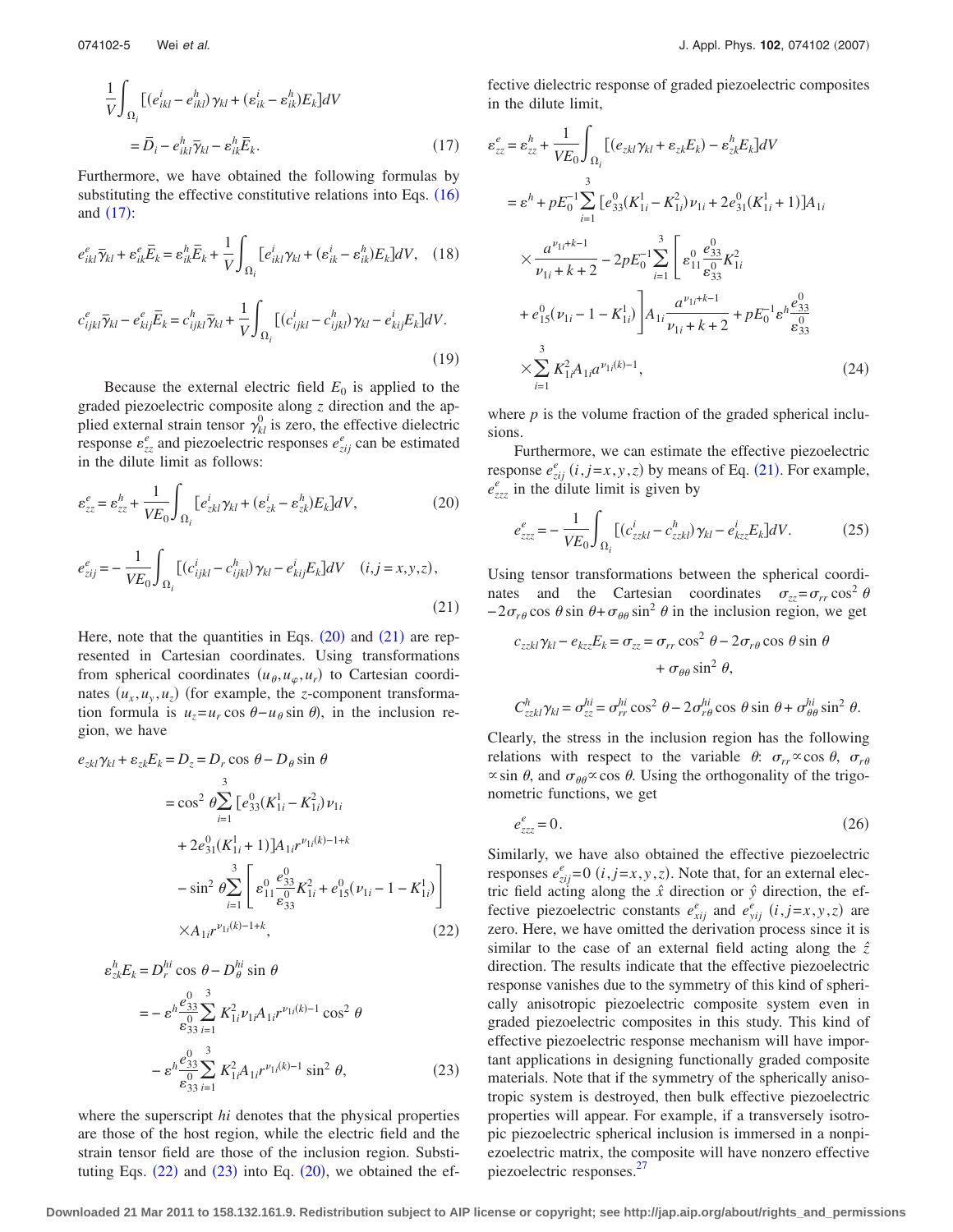<span id="page-5-0"></span>

FIG. 1. Effective dielectric constant  $\varepsilon_{zz}^e / \varepsilon^h$  vs the dielectric constant factor *n* of the graded inclusions for different values of the power-law parameter *k*. The elastic and piezoelectric factors *n* of the graded inclusions are fixed at 10.

In order to discuss the coupling effects of the elastic, dielectric, and piezoelectric properties of the inclusion on the effective dielectric constant, we consider again the spherically anisotropic graded piezoelectric composite. We have calculated the effective dielectric response  $\varepsilon_{zz}^e$  [Eq. ([24](#page-4-5))] at a small volume fraction, say, *p*= 0.1, and taking the radius *a*  $= 1$ , the elastic parameters and dielectric constant of the host region  $\nu = 0.25$ ,  $\mu = 32$  Gpa, and  $\varepsilon^h = 6 \times 10^{-10} \text{ C}^2 \text{ N}^{-1} \text{ m}^{-2}$ . Also, the elastic, piezoelectric, and dielectric constants of the graded spherical inclusion in spherical coordinates are taken to be  $\varepsilon_{ij}(r) = \varepsilon_{ij}^0 r^k$ ,  $e_{ij}(r) = e_{ij}^0 r^k$ , and  $c_{ij}(r) = c_{ij}^0 r^k$ , here  $C_{11}^0$  $= 16.6n$  GPa,  $C_{33}^0 = 16.2n$  GPa,  $C_{12}^0 = 7.7n$  GPa,  $C_{44}^0$  $= 4.3n \text{ GPa},$   $C_{13}^0 = 7.8n \text{ GPa},$   $e_{31}^0 = -0.44n \text{ C m}^{-2},$   $e_{33}^0$  $= 1.86n \text{ C m}^{-2}$ ,  $e_{15}^{0} = 1.16n \text{ C m}^{-2}$ ,  $e_{11}^{0} = e_{22}^{0} = e_{33}^{0} = 1.12n$  $\times 10^{-9}$  C<sup>2</sup> N<sup>-1</sup> m<sup>-2</sup>, where *n* is a dimensionless factor. In Figs. [1–](#page-5-0)[3,](#page-5-1) we let the dielectric, piezoelectric, and elastic factors *n* to vary from 1 to 20, while other factors *n* are fixed at 10. In Fig. [4,](#page-5-2) the factors *n* of the dielectric, piezoelectric, and elastic constants are fixed at 10.

In order to test our formulas, in the dilute limit  $p=0.1$ , we considered a pure isotropic dielectric spherical composite

<span id="page-5-1"></span>

FIG. 3. Effective dielectric constant  $\varepsilon_{zz}^e/\varepsilon^h$  vs the elastic constant factor *n* of the graded inclusions for different values of the power-law parameter  $k$ , with the dielectric and piezoelectric constant factors *n* of the graded inclusion fixed at 10.

without gradient profiles, i.e.,  $k=0$  and  $e_{ij}^0=0$ , and compared our results with Bruggemann formula<sup>28</sup> in Fig. [1.](#page-5-0) Clearly, our results are in good agreement with Bruggemann's. Furthermore, we find that the effective dielectric constant increases with the dielectric and piezoelectric constants of the inclusion for a given value of the power-law parameter  $k$  (Figs. [1](#page-5-0)) and [2](#page-5-3)). On the contrary, the effective dielectric response de-creases as the elastic constant increases (Fig. [3](#page-5-1)). However, it can be seen that, for a given set of parameters, the effective dielectric constant for smaller *k* is larger than those of larger  $k$  (Figs. [1](#page-5-0)[–3](#page-5-1)). This implies that the power-law parameter  $k$ can play an important role in controlling the effective dielectric response of this kind of graded piezoelectric composite. To discuss the effects of the volume fraction and the powerlaw parameter *k* on the effective dielectric response, Fig. [4](#page-5-2) shows that the effective dielectric response decreases when *k* increases. It also shows that for larger dielectric constant of the host material, when the value of  $k$  is larger (or smaller) than a critical value (in our case this value is about 3), the effective dielectric constant decreases (or increases) when

<span id="page-5-3"></span>

FIG. 2. Effective dielectric constant  $\varepsilon_{zz}^e/\varepsilon^h$  vs the piezoelectric constant factor *n* of the graded inclusions for different values of the power-law parameter *k*, with the elastic and dielectric factors *n* of graded inclusions fixed at 10.

<span id="page-5-2"></span>

FIG. 4. Effective dielectric constant  $\varepsilon_{zz}^e/\varepsilon^h$  vs the power-law parameter *k* of the graded inclusions for volume fractions  $p=0.1, 0.08, 0.05$  and the host relative dielectric constants  $\varepsilon^h$  = 67.8 and 678. The factors *n* for the dielectric, piezoelectric, and elastic constants of the graded inclusions are set to 10.

**Downloaded 21 Mar 2011 to 158.132.161.9. Redistribution subject to AIP license or copyright; see http://jap.aip.org/about/rights\_and\_permissions**